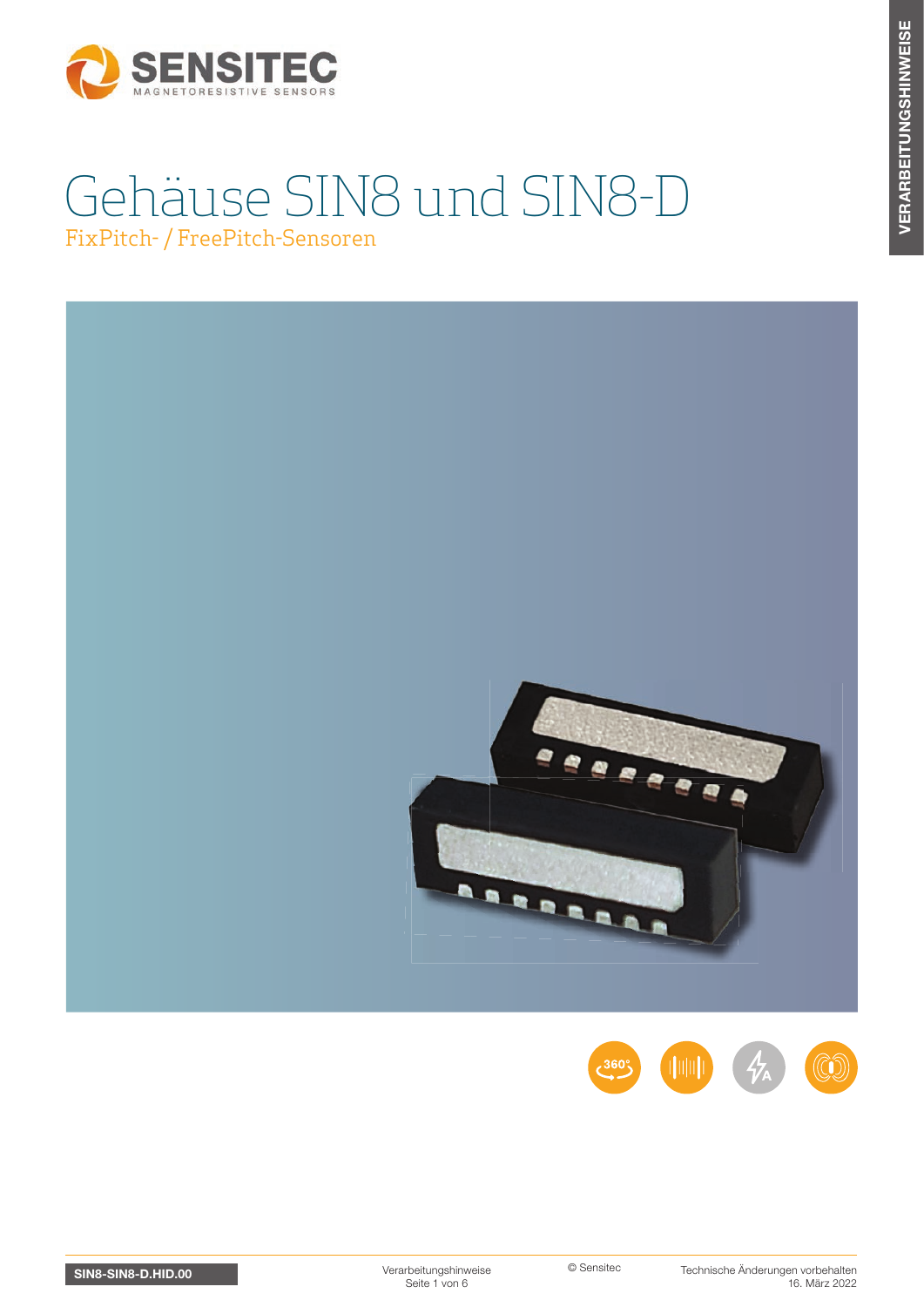

Gehäuse SIN8 und SIN8-

Verarbeitungshinweise

#### Allgemeines

Das SIN8- Package für MR-Sensoren ist in zwei Ausführungen verfügbar:

a) SIN8 für die liegende = horizontale Montage (Nomenklatur – AE)

b) SIN8-D für die stehende = vertikale Montage (Nomenklatur – AS)

# 1. Anlieferform

Die Sensoren werden in vakuumverpackter, ESD-konformer Verpackung angeliefert. Die Serienlieferform ist "Tape & Reel" und die Verpackungseinheit (VPE) beträgt 2500 Stück pro Rolle.

# 2. Lagerbedingungen

Die Lagerzeit der Sensoren im ungeöffneten Dry-Pack beträgt 24 Monate nach dem Einschweißen, wenn diese in einer nicht kondensierenden Atmosphäre bei max. 40 °C und max. 90 %rF gelagert werden.

Die Sensoren sind klassifiziert für MSL 2 (moisture sensitivity level 2) gemäß JEDEC J-STD-020 mit einer max. Löttemperatur von  $(260 + 5)$  °C.

Für die Verarbeitung des Sensors nach Öffnen des "Dry-Packs" müssen die Umgebungsbedingungen und Lagerzeiten (floor time) gemäß JEDEC J-STD-033 berücksichtigt werden.

Nach Überschreiten der floor time (Lagerzeit des geöffneten "Dry-Packs") können die Sensoren gemäß JEDEC J-STD-033 wieder getrocknet werden.

Beachte: Sensoren im "Tape & Reel" dürfen nicht bei Temperaturen größer 45 °C getrocknet werden.

#### 3. Verarbeitungsbedingungen

#### 3.1 Allgemeine Hinweise

Es handelt sich um ESD-empfindliche Bauteile. Die allgemeinen ESD-Sicherheitsmaßnahmen sind einzuhalten.

Bei der Verwendung von Sensoren aus bereits geöffneter Vakuumverpackung sind die Hinweise von Kapitel "2. Lagerbedingen" zu beachten und wenn nötig eine thermische Vorkonditionierung der Sensoren vorzunehmen.

Die Empfehlungen für Padgeometrie und Lotpaste sind vor dem Einsatz auf der verwendeten Maschine zu überprüfen (siehe Kapitel 3.4).



DIE NICHTBEACHTUNG EINES ODER MEHRERER DER ANGEGEBENEN HINWEISE KANN ZUM VERLUST DER GEWÄHRLEISTUNG FÜHREN. EINE HAFTUNG VON SENSITEC GMBH FÜR DIE HIERAUS ENTSTEHENDEN FOLGEN IST EBENFALLS AUSGESCHLOSSEN.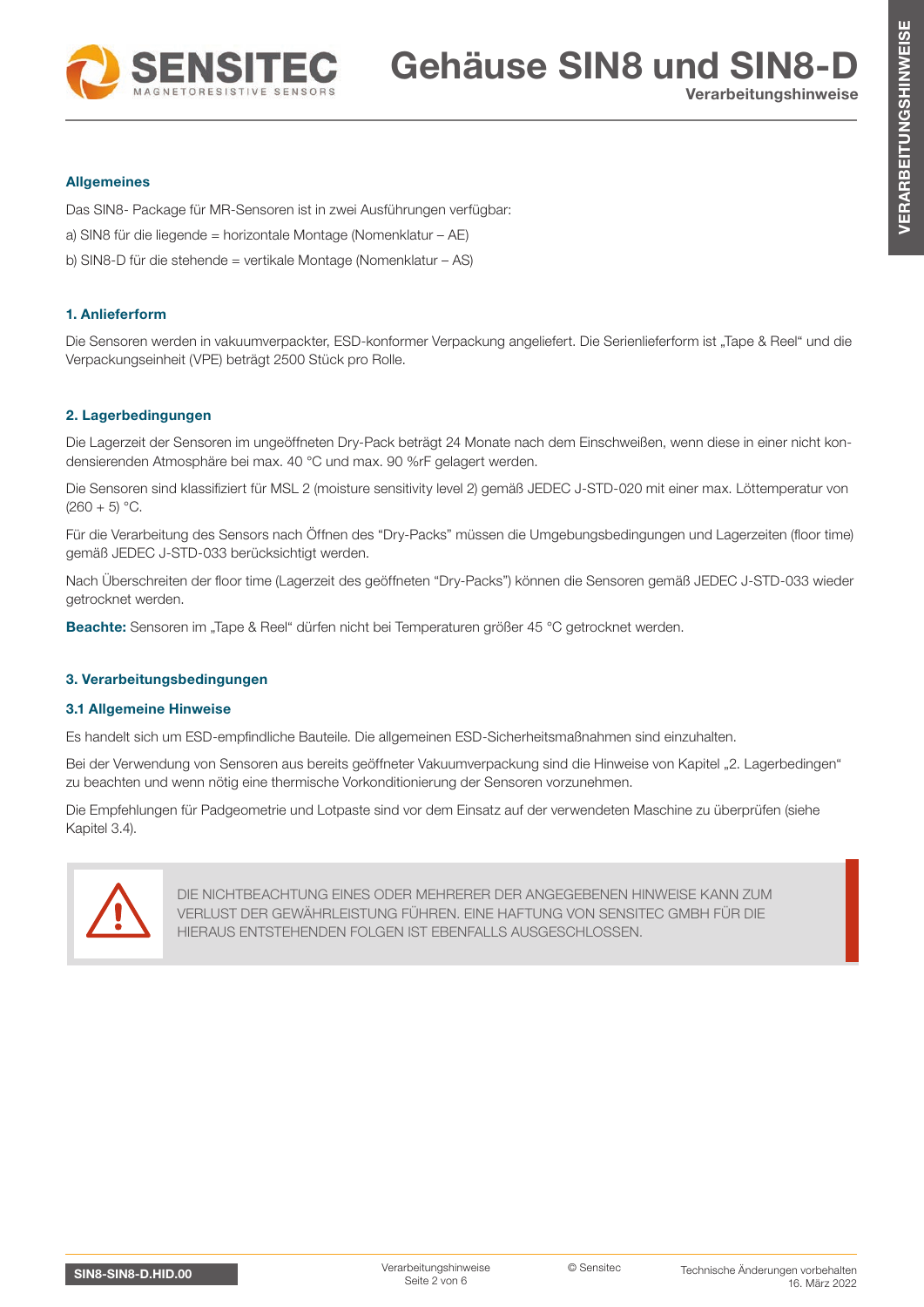

Gehäuse SIN8 und SIN8-D Verarbeitungshinweise

# 3.2. Geometrie und Anschlussbelegung

Die Abmessungen des Packages und die Pin- Belegung der aktiven Vorderseite SIN8/SIN8-D Packages ist für alle Sensortypen identisch.



| <b>PIN</b>     | Belegung     | Pad Abmessungen (mm) |                                                                                                                                                                                    |
|----------------|--------------|----------------------|------------------------------------------------------------------------------------------------------------------------------------------------------------------------------------|
|                | n.c.         | 0.3x0.3              |                                                                                                                                                                                    |
| $\overline{c}$ | $+V_{01}$    | 0.3x0.3              |                                                                                                                                                                                    |
| 3              | $+V_{02}$    | 0.3x0.3              |                                                                                                                                                                                    |
| 4              | $V_{\rm CC}$ | 0.3x0.3              | n.c. $-V_{02}$<br>PIN 8 PIN 7<br>$+V_{01}$<br>$-V_{01}$<br>GN<br>PIN 5<br>$\frac{V_{\rm CC}}{PIN4}$<br>$+V_{02}$<br>PIN 3<br>n.c.<br>PIN <sub>6</sub><br>PIN <sub>1</sub><br>PIN 2 |
| 5              | <b>GND</b>   | 0.3x0.3              |                                                                                                                                                                                    |
| 6              | $-V_{01}$    | 0.3x0.3              |                                                                                                                                                                                    |
| $\overline{7}$ | $-V_{02}$    | 0.3x0.3              | Passive (Vorder)-Seite des Sin8-D Packages                                                                                                                                         |
| 8              | n.c.         | 0.3x0.3              |                                                                                                                                                                                    |
|                |              |                      |                                                                                                                                                                                    |
|                |              |                      |                                                                                                                                                                                    |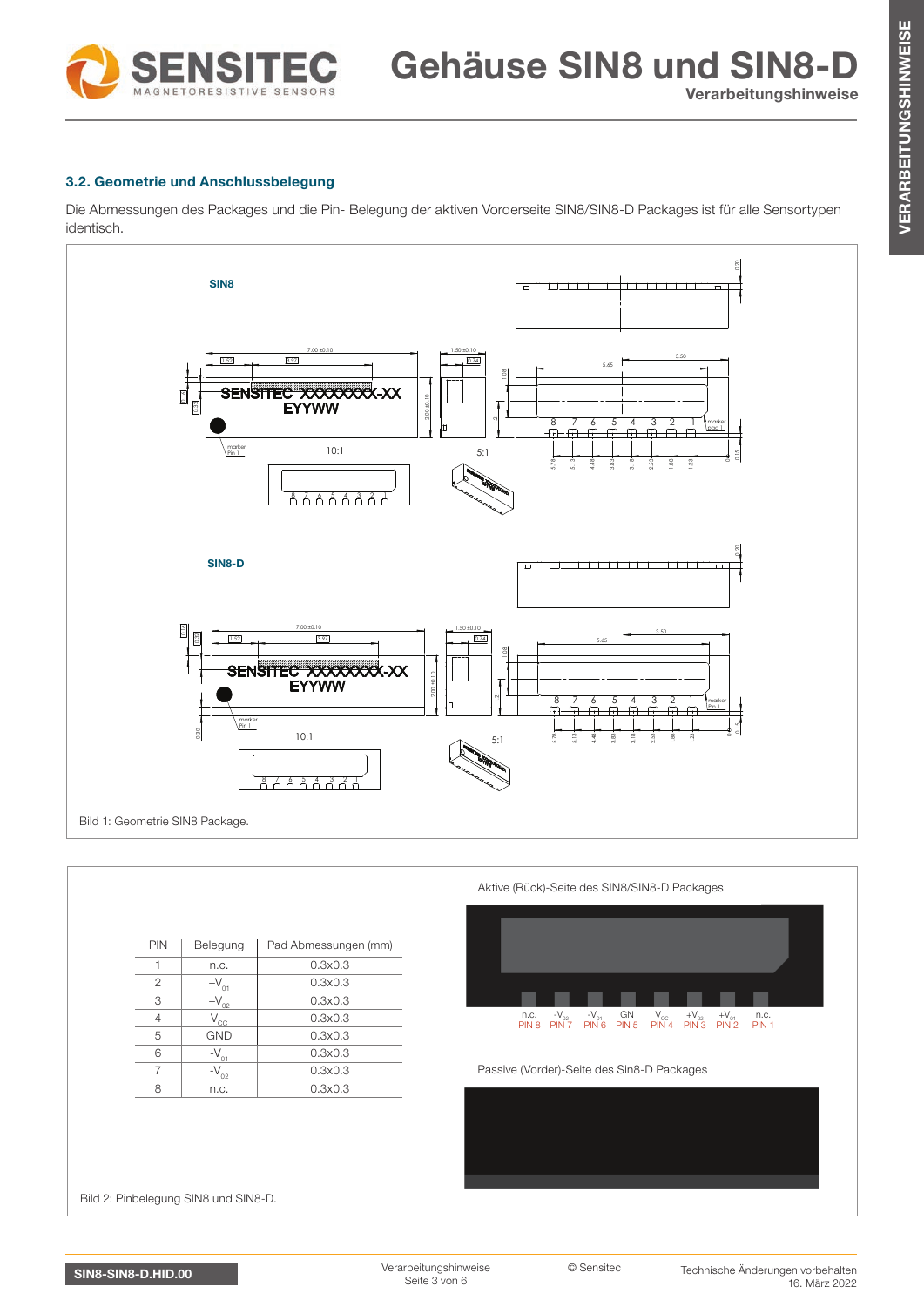

# 3.3 Layoutvorschläge für Bauteilmontage

Für die Montage der MR-Sensoren im SIN8 bzw. SIN8-D Package können die dem Stand der Technik entsprechenden Techniken der SMD- Bauteilmontage angewendet werden. Das Layout der Lötpads ist entsprechend des verwendeten Package sowie dem Anwendungsfall anzupassen (Vorschläge siehe Bild 3).

# 3.4 Löthinweise

Die Lötschablone sollte eine Stärke von 125 µm haben. Für weitere Informationen siehe Angaben Lötschablonenhersteller.

Aufgrund der Schablonenstärke ist eine Lotpaste mit der Korngröße Typ 5 (z.B. Heraeus SAC F645 Serie / #305) vorzuziehen, um eine homogenere Füllung des Lötdepots zu gewährleisten.

Es sollten die allgemeinen Herstellerhinweise der Lotpaste berücksichtig werden.

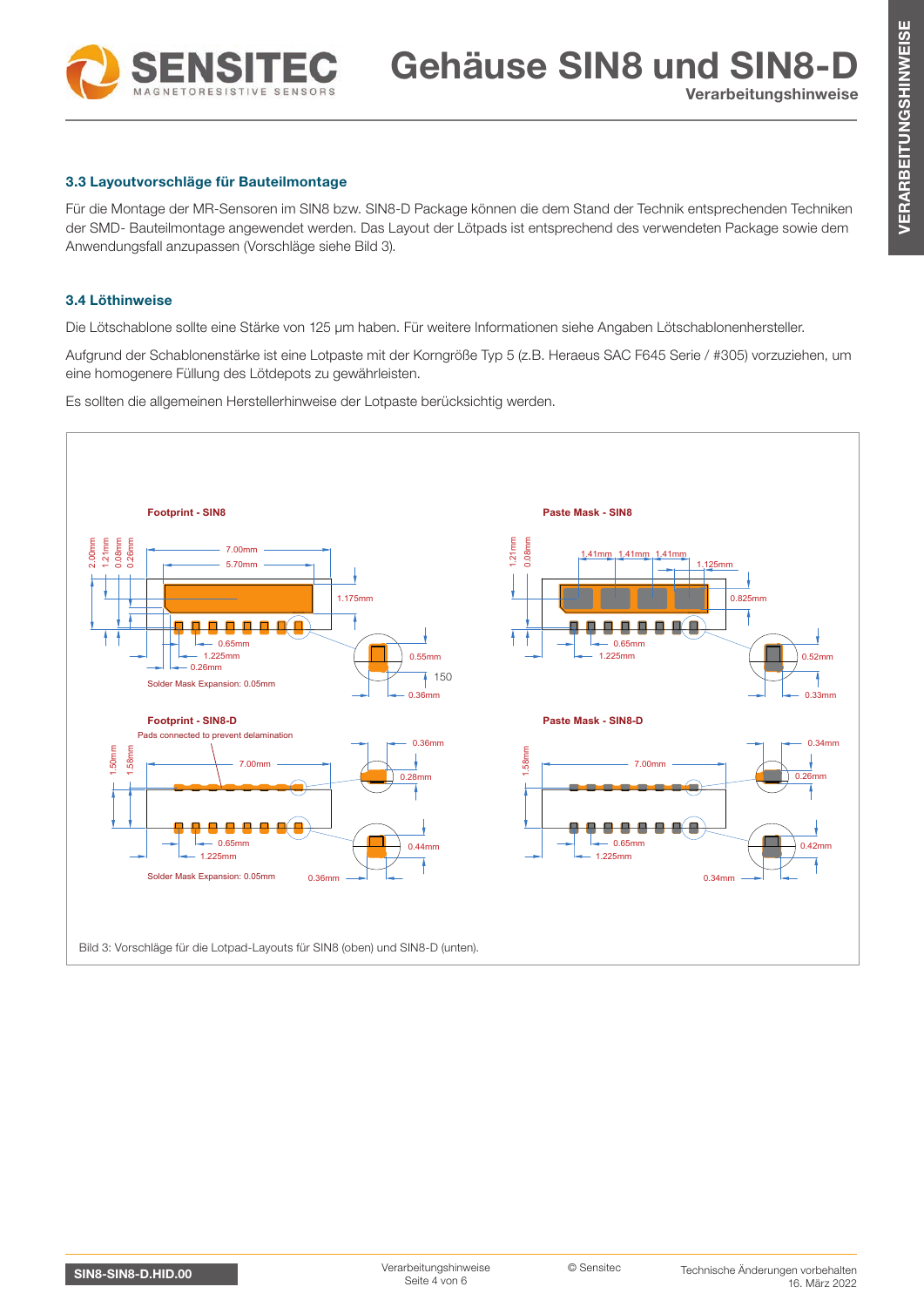

Gehäuse SIN8 und SIN8-Verarbeitungshinweise

#### 4. Tape and Reel

Die Sensoren sind in Gurten zu je 2500 Stück/VPE verpackt.

Die Varianten SIN8 (horizontale Montage) und SIN8-D (vertikale Montage) sind in unterschiedlichen Gurten verpackt.

#### Gurtzeichnungen SIN8 und SIN8-D